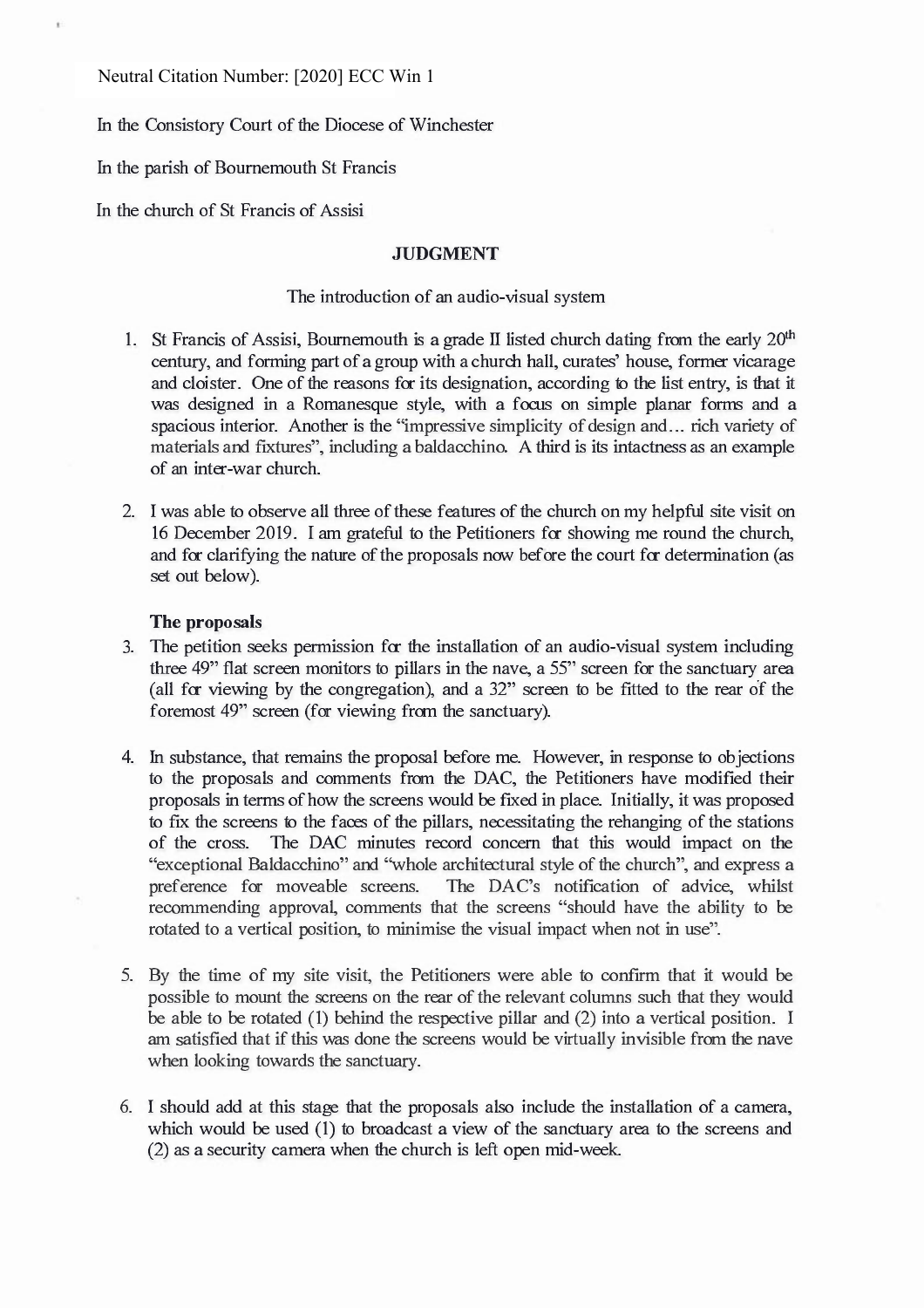## **The objections**

- 7. The court has received three letters of objection. None of the objectors wished to become a party opponent, and I have therefore considered the letters as they stand. The following principal points of objection are raised:
	- a. The screens would be detrimental to the character of the listed building;
	- b. There is no need for permanent screens during regular worship, and they are inferior to the use of paper worship materials;
	- c. The financial cost of the screens is not justified;
	- d. Privacy/data control concerns in respect of the connection to the camera.
- 8. I note that these objections were made when it was not clear, as it now is, that the screens proposed would be fully retractable. Indeed, they refer to the need to move the stations of the cross, which concern has clearly been overtaken by events. Nevertheless, in other respects I deal with them in the terms in which they were made.

## **Consideration**

9. As the church is listed, the framework for consideration is provided by *Re St Alkmund, Duffield* [2013] Fam 158 as summarised and supplemented in *Re St John the Baptist, Penshurst* [2015] PTSR D40. It is only necessary to set out the first two questions:

> (1) Would the proposals, if implemented, result in harm to the significance of the church as a building of special architectural or historic interest?

> (2) If the answer to question (1) is "no", the ordinary presumption in faculty proceedings "in favour of things as they stand" is applicable, and can be rebutted more or less readily, depending on the particular nature of the proposals ...... Questions 3, 4 and 5 do not arise.

- 10. I have set out in the first paragraph of this judgment what I consider to be the main relevant features which give rise to the special architectural and historic interest of the church. It seems to me that none of these would be adversely affected by the proposals as they are currently advanced. As the screens are fully retractable, the existing character of the church will still be able to be appreciated when they are not in use. Inevitably, they will be visible whilst they are in use; but in that respect they have no more impact on the character of the building than any other transient aspect of its use  $$ for example, than the use of mobile screen(s) which do not require faculty permission.
- 11. That being so, I consider whether to permit the screens applying the 'presumption in favour of things as they stand'. I am satisfied that there is a genuine requirement for screens in order to facilitate the worship and mission of the church as it is currently advanced, particularly in terms of special occasions and use of the church building by third parties. I am further satisfied that the current proposals represent the best option in terms of a balance between function, cost and preservation of the character of the building. That being so, it is not for me to second guess the PCC's decision-making as to how it promotes worship and mission and/or spends its budget.
- 12. I see no reason for concern in terms of data protection from the provision of the camera, which will not be used routinely to record the congregation. If there are concerns then there is separate legislation to deal with them.